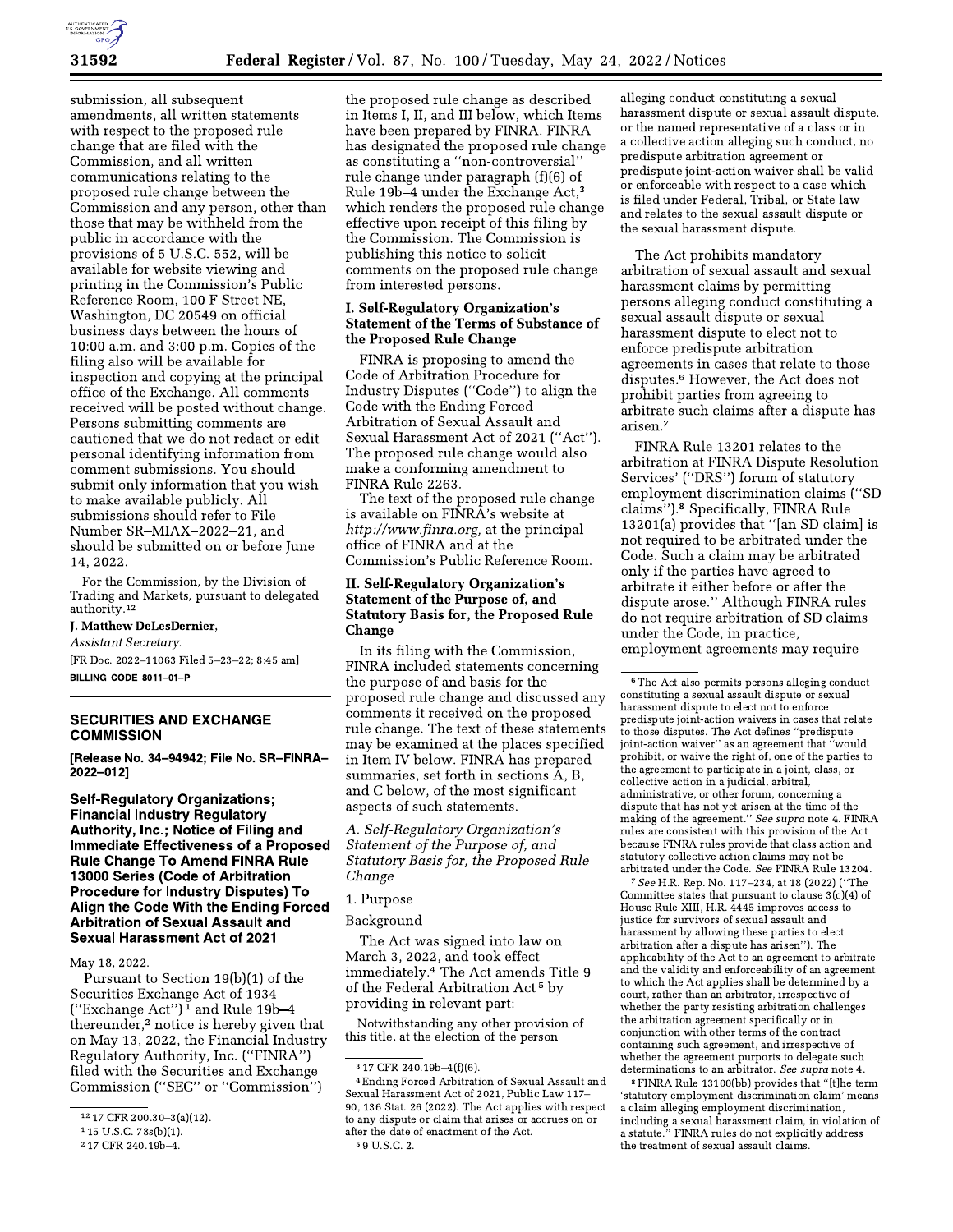associated persons to arbitrate such claims

In light of the changes set forth in the Act, FINRA is proposing amendments to its rules to align the rules to the Act and make other conforming changes.<sup>9</sup>

Proposed Amendments to FINRA Rule 13100

FINRA is proposing to amend FINRA Rule 13100 to add definitions of "sexual assault claim" and "sexual harassment claim" that are consistent with the definitions of "sexual assault dispute" and "sexual harassment dispute" in the Act.<sup>10</sup> Specifically, proposed FINRA Rule 13100(aa) would provide that "[t]he term 'sexual assault claim' means a claim involving a nonconsensual sexual act or sexual contact, as such terms are defined in section 2246 of title 18 of the United States Code or similar applicable Tribal or State law, including when the victim lacks capacity to consent." In addition, proposed FINRA Rule 13100(bb) would provide that "[t]he term 'sexual harassment claim' means a claim relating to conduct that is alleged to constitute sexual harassment under applicable Federal, Tribal, or State law."<sup>11</sup>

Proposed Amendments to FINRA Rule 13201

FINRA is proposing to amend FINRA Rule 13201 to align it with the Act by adding new paragraph (c) to provide that a party alleging a sexual assault or sexual harassment claim that has agreed to arbitrate before the dispute arose may elect post dispute not to arbitrate the claim under the Code.<sup>12</sup> Proposed paragraph (c) would also provide that the claim may be arbitrated if the parties agreed to arbitrate it after the dispute arose. Further, paragraph (c) would provide that sexual assault and sexual harassment claims would be administered in the forum under FINRA Rule 13802, which establishes the procedural requirements for

administering SD claims in DRS's arbitration forum today.<sup>13</sup>

Proposed Amendments to FINRA Rule 13803

FINRA is proposing amendments to FINRA Rule 13803 to ensure that sexual assault and sexual harassment claims are administered consistently with how SD claims are currently administered in DRS's arbitration forum.<sup>14</sup> Under the current framework, sexual harassment and sexual assault claims would be administered under FINRA Rule 13803 to the extent such claims constitute SD claims. The proposed rule change would add the terms "sexual assault claim" and "sexual harassment claim" to the title of FINRA Rule 13803 and throughout the rule to make explicit that it applies to the coordination of sexual assault and sexual harassment claims filed in court and other related claims that may be filed at DRS's arbitration forum.<sup>15</sup>

Proposed Amendments to FINRA Rule 2263

FINRA is proposing a conforming amendment to FINRA Rule 2263 to incorporate the language in proposed FINRA Rule 13201(c) into the written statement a member firm must provide to an associated person regarding the predispute arbitration clause in Form U4. Thus, firms would be required to disclose to the associated person that a party alleging a sexual assault or sexual harassment claim that has agreed to arbitrate before the dispute arose may

<sup>14</sup> Under FINRA Rule 13803, if an associated person files an SD claim in court and asserts related claims in DRS's arbitration forum, a respondent who is named in both proceedings may bring a motion to compel the related arbitration claims to the same court proceeding. If the respondent does so, the respondent must assert all related claims it has against the associated person in the same court proceeding. FINRA Rule 13803 also permits the respondent to compel arbitration of related claims that are subject to mandatory arbitration. This provision applies where the respondent has not exercised its option to combine all claims in court.

<sup>15</sup> Similarly, FINRA proposes to add the terms "sexual assault claim" and "sexual harassment claim" to other rules in the Code that reference SD claims to ensure that sexual assault and sexual harassment claims are administered consistently with how SD claims are currently administered in DRS's arbitration forum. See FINRA Rules 13402 (Composition of Arbitration Panels in Cases Not Involving a Statutory Discrimination Claim), 13510 (Depositions); Part VIII (Simplified Arbitration; Default Proceedings; Statutory Employment Discrimination Claims; and Injunctive Relief).

elect post dispute not to arbitrate such a claim under the Code, and that such a claim may be arbitrated if the parties have agreed to arbitrate it after the dispute arose.

FINRA has filed the proposed rule change for immediate effectiveness and has requested that the Commission waive the requirement that the proposed rule change not become operative for 30 days after the date of the filing. The operative date will be the date of the filing of the proposed rule change.

#### 2. Statutory Basis

FINRA believes that the proposed rule change is consistent with the provisions of Section 15A(b)(6) of the Exchange Act,<sup>16</sup> which requires, among other things, that FINRA rules must be designed to prevent fraudulent and manipulative acts and practices, to promote just and equitable principles of trade, and, in general, to protect investors and the public interest. FINRA believes that the proposed rule change serves to align FINRA rules with the Act, which prohibits mandatory arbitration of sexual assault and sexual harassment claims. The proposed rule change would create parity between FINRA rules and the Act as to the circumstances under which sexual assault and sexual harassment claims may be arbitrated at DRS's forum. The proposed conforming amendments would also make clear that when such claims are arbitrated at DRS's forum, they will be processed like SD claims. Thus, the proposed rule change will enable DRS to continue to administer a fair dispute resolution forum and meet its investor protection goals in a manner consistent with the Act.

## B. Self-Regulatory Organization's Statement on Burden on Competition

FINRA does not believe that the proposed rule change will result in any burden on competition that is not necessary or appropriate in furtherance of the purposes of the Exchange Act. The proposed rule change aligns FINRA rules with other requirements to which firms are subject and would not have additional economic impacts on firms or associated persons.

C. Self-Regulatory Organization's Statement on Comments on the Proposed Rule Change Received From Members, Participants, or Others

Written comments were neither solicited nor received.

<sup>&</sup>lt;sup>9</sup>The proposed rule change would apply to all members, including members that are funding portals or have elected to be treated as capital acquisition brokers ("CABs"), given that the<br>funding portal and CAB rule sets incorporate the impacted FINRA rules by reference.

<sup>&</sup>lt;sup>10</sup> Under FINRA Rule 13100(e), "[t]he term 'claim means an allegation or request for relief." Under FINRA Rule 13100(n), "[t]he term 'dispute' means a dispute, claim or controversy. A dispute may consist of one or more claims.

<sup>&</sup>lt;sup>11</sup> The proposed rule change would also remove the reference to "sexual harassment" from the<br>definition of SD claim in FINRA Rule 13100(bb). See supra note 8.

<sup>&</sup>lt;sup>12</sup> The proposed rule change would also amend the title of FINRA Rule 13201 to clarify that the rule applies to sexual assault claims and sexual harassment claims.

<sup>&</sup>lt;sup>13</sup> FINRA Rule 13802 sets forth requirements as to the number of arbitrators on the panel, the composition of the panel, the filing fee, the relief available, and the availability of attorneys' fees FINRA is proposing to amend FINRA Rule 13802 to add the terms "sexual assault claim" and "sexual harassment claim" to the title and throughout the rule to clarify that it also applies to these types of claims.

<sup>31593</sup> 

<sup>16 15</sup> U.S.C. 780-3(b)(6).